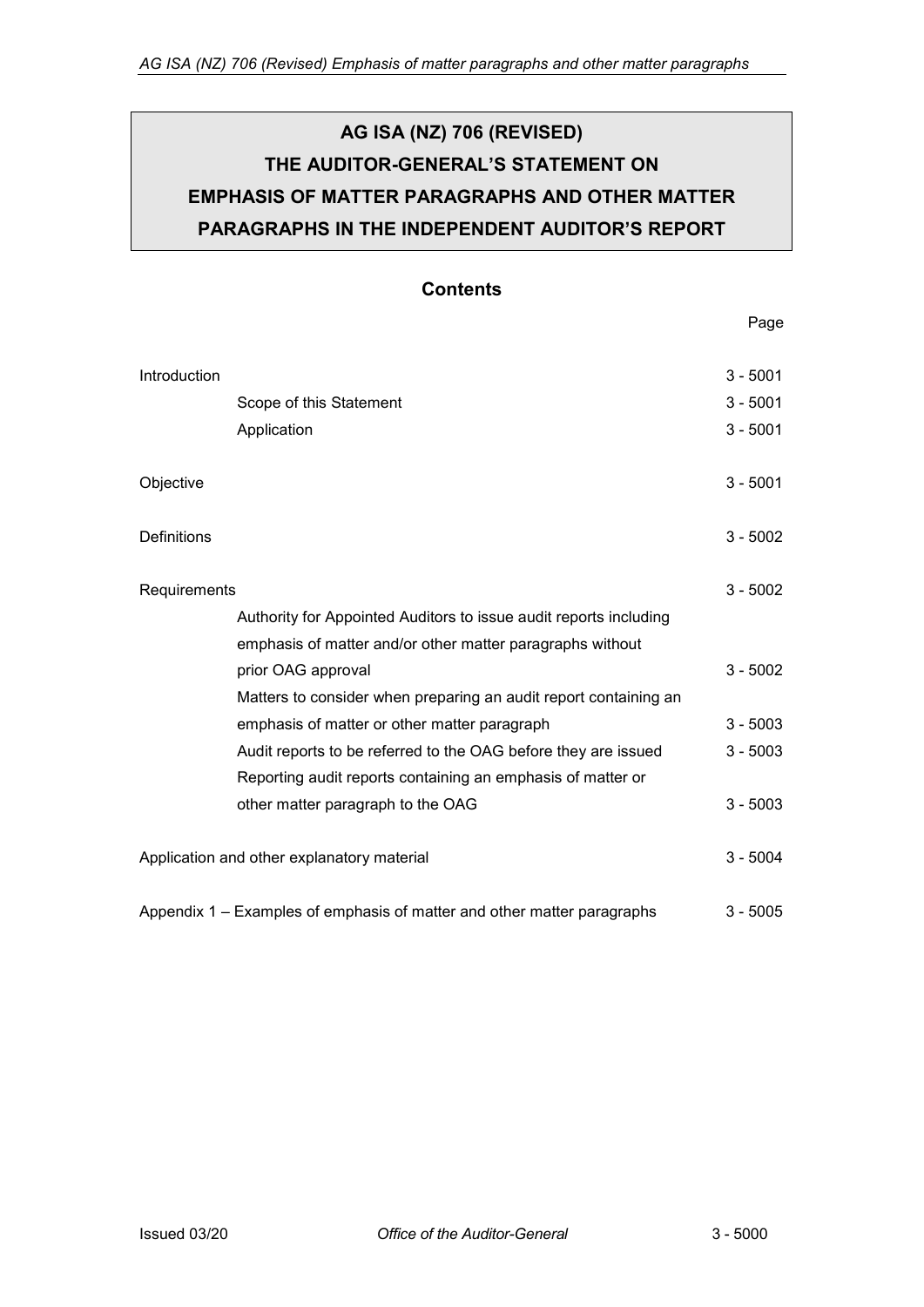## <span id="page-1-0"></span>**Introduction**

### <span id="page-1-1"></span>**Scope of this Statement**

- 1. This Auditor-General's Auditing Statement sets out the Auditor-General's requirements for issuing audit reports that contain emphasis of matter or other matter paragraphs. Also, it provides examples (in Appendix 1) of emphasis of matter and other matter paragraphs that are based on the requirements of:
	- (a) AG ISA (NZ) 700 (Revised): *Forming an opinion and reporting on financial and performance information*; and
	- (b) ISA (NZ) 706 (Revised): *Emphasis of Matter Paragraphs and Other Matter Paragraphs in the Independent Auditor's Report* (ISA (NZ) 706).[1](#page-1-4)

### <span id="page-1-2"></span>**Application**

- 2. Compliance with this Statement is mandatory for Appointed Auditors who carry out annual audits on behalf of the Auditor-General. This Statement requires compliance with all of the requirements of ISA (NZ) 706 (Revised) together with the additional requirements included in this Statement, other than for the audits of FMC reporting entities, where the wording and format of the audit report must meet the requirements of ISA (NZ) 706 (Revised). Appointed Auditors who carry out annual audits of FMC reporting entities on behalf of the Auditor-General shall comply with the additional requirements included in this Statement.
- 3. This Statement applies to audits of financial statements and/or performance information that have been prepared for reporting periods ending on or after 1 April 2020, although earlier application is encouraged.

## <span id="page-1-3"></span>**Objective**

- 4. The objective of the Appointed Auditor, having formed an opinion on the financial and performance information, is to draw readers' attention, when in the Appointed Auditor's judgement it is necessary to do so, by way of clear additional communication in the auditor's report, to:
	- (a) a matter, although appropriately presented or disclosed in the financial and performance information, that is of such importance it is fundamental to a reader's understanding of the financial and performance information; and/or

-

<span id="page-1-4"></span>The ISA (NZ) Auditing Standards are scoped so that they apply to audits of "historical financial information". However, for the purposes of the Auditor-General's Auditing Standards and Statements, all references to "historical financial information" should be read as the audit of "historical financial and historical performance information".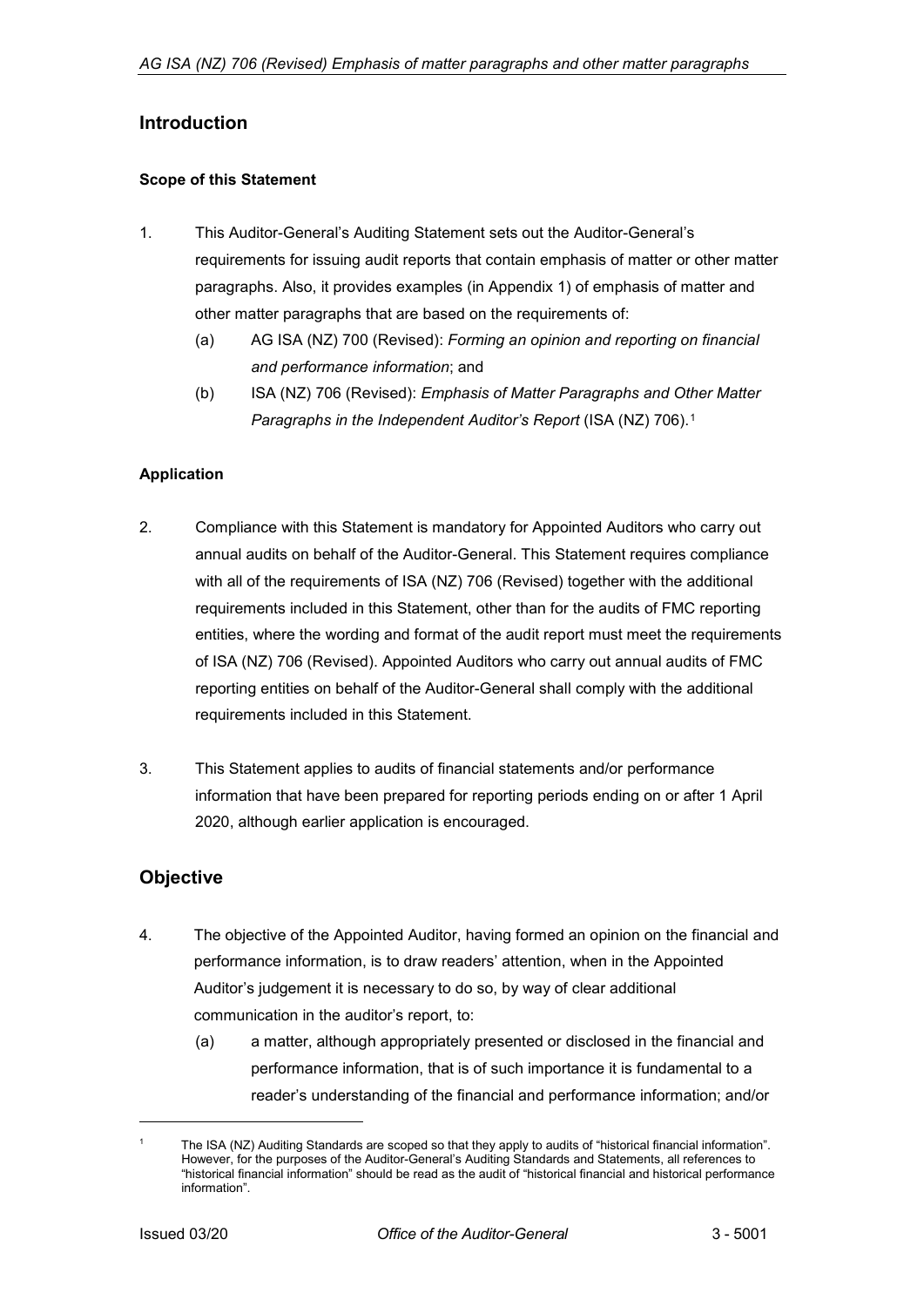- (b) as appropriate, any other matter that is relevant to a reader's understanding of the annual audit, the Auditor-General's responsibilities, or the auditor's report.
- 5. The availability of emphasis of matter and/or other matter paragraphs is a particularly important means of reporting significant matters in the context of audits carried out by, or on behalf of, the Auditor-General. For example, Appointed Auditors may draw attention to matters of interest in the audit report, such as non-compliance with legislation relating to a matter of financial management or accountability or to an instance of spending that, in the opinion of the Appointed Auditor, is wasteful.

## <span id="page-2-0"></span>**Definitions**

- 6. For the purpose of this Auditor-General's Auditing Statement, the defined terms have the meanings attributed:
	- (a) in the Glossary of Terms issued by the New Zealand Auditing and Assurance Standards Board (the NZAuASB glossary) of the External Reporting Board (although, where a term with a specific meaning in the New Zealand public sector differs from the NZAuASB glossary, the New Zealand public sector definition shall prevail); and
	- (b) in the Auditor-General's Glossary of Terms.

## <span id="page-2-1"></span>**Requirements**

## <span id="page-2-2"></span>**Authority for Appointed Auditors to issue audit reports including emphasis of matter and/or other matter paragraphs without prior OAG approval**

- <span id="page-2-3"></span>7. Appointed Auditors are authorised to issue audit reports that include emphasis of matter and/or other matter paragraphs without prior OAG approval in the following circumstances:
	- (a) where financial statements and performance information have been appropriately prepared on a basis of accounting other than the going concern basis of accounting, and where the auditor draws attention to the other basis of accounting in the auditor's report; and/or
	- (b) where prior authorisation has been provided by the OAG in an audit brief or other authority.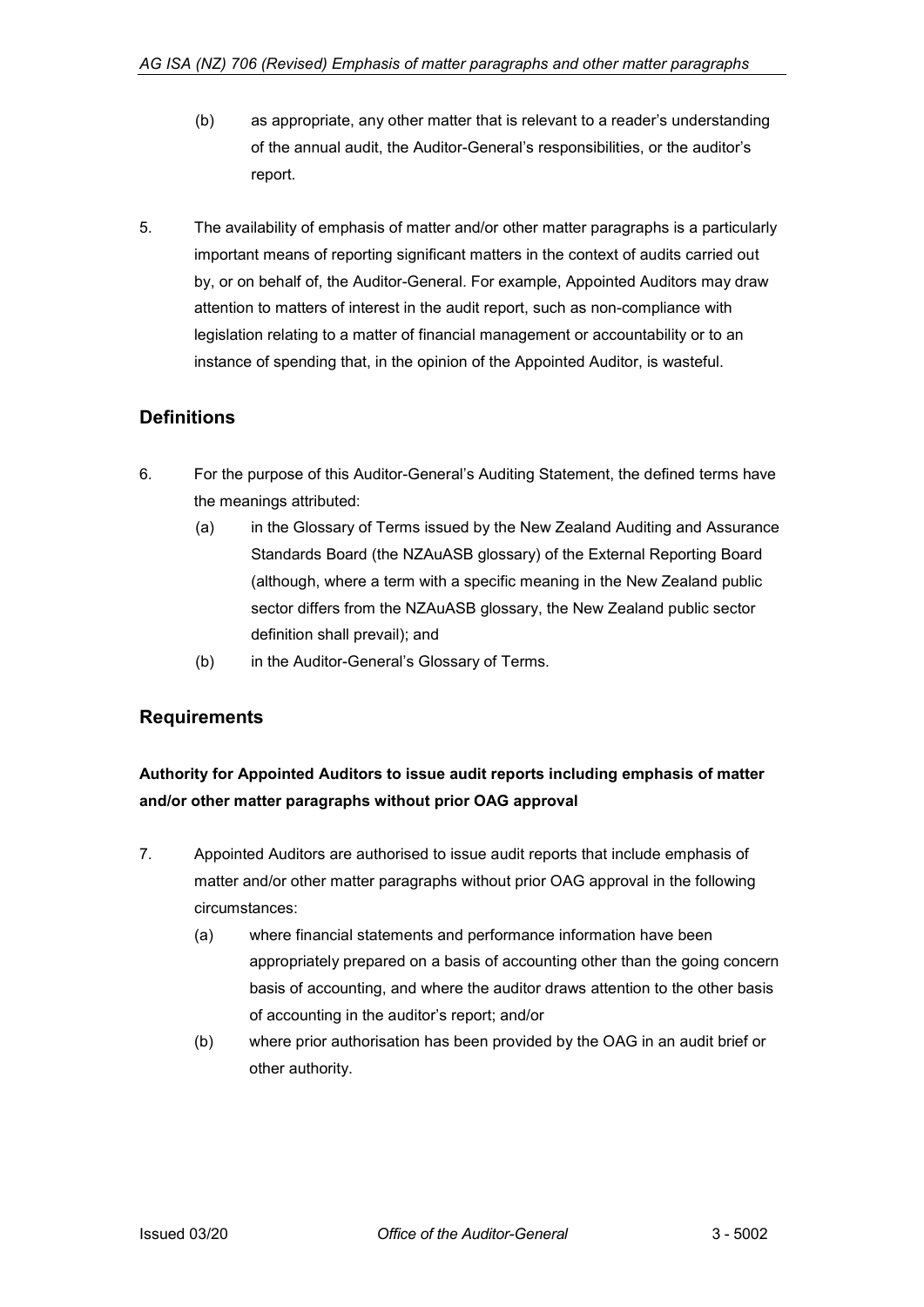## **Matters to consider when preparing an audit report containing an emphasis of matter or other matter paragraph**

- 8. Subject to paragraph 2 regarding the wording and format of the audit reports of FMC reporting entities, as a general principle, Appointed Auditors shall position emphasis of matter or other matter paragraphs towards the beginning of the audit report. Where the auditor's opinion is unmodified, the emphasis of matter or other matter paragraph will usually be positioned immediately after the *Opinion* section. Where the auditor's opinion has been modified, the emphasis of matter or other matter paragraph will usually be positioned immediately after the *Basis for* [*modification*] section.
- 9. Subject to paragraph 2 regarding the wording and format of the audit reports of FMC reporting entities, when preparing an audit report containing an emphasis of matter or other matter paragraph, the Appointed Auditor shall ensure that they apply any requirements:
	- (a) issued by the OAG in respect of particular audits or sectors;
	- (b) in AG ISA (NZ) 700 (Revised) if the Appointed Auditor *seriously considers* including an emphasis of matter or other matter paragraph in an audit report where the OAG has not provided any direction or guidance; and
	- (c) in AG ISA (NZ) 706 (Revised) and ISA (NZ) 706 (Revised).
- 10. In addition to the requirements in paragraph 9, subject to paragraph 2 regarding the wording and format of the audit reports of FMC reporting entities, Appointed Auditors shall refer to the example audit reports in Appendix 1 for guidance on presentation and format.

### <span id="page-3-0"></span>**Audit reports to be referred to the OAG before they are issued**

11. The Appointed Auditor shall refer the audit report to the Audit Quality team at the OAG for prior OAG approval when the Appointed Auditor seriously considers including an emphasis of matter or other matter paragraph in an audit report. The procedures for referring such audit reports to the OAG are specified in AG ISA (NZ) 700 (Revised).

## <span id="page-3-1"></span>**Reporting audit reports containing an emphasis of matter or other matter paragraph to the OAG**

12. The Appointed Auditor shall forward to the OAG a copy of all audit reports issued (including audit reports containing an emphasis of matter or other matter paragraph), in keeping with the requirements set out in AG-1: *Reporting to the OAG*.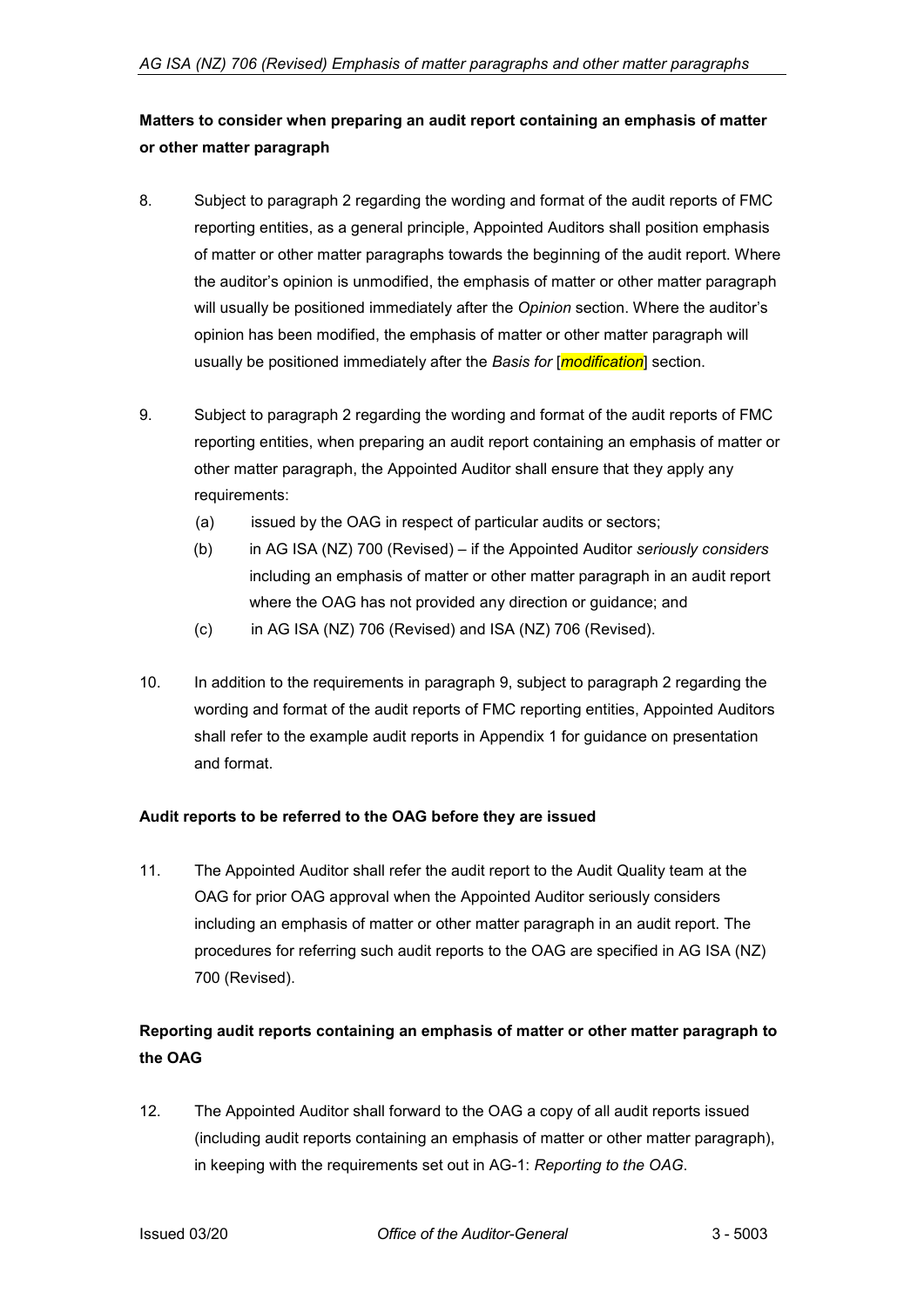\*\*\*

### <span id="page-4-0"></span>**Application and other explanatory material**

A1. Paragraph 9(a) of ISA (NZ) 706 (Revised) requires the auditor to include a heading that includes the term "Emphasis of Matter" whenever the auditor includes an emphasis of matter paragraph in the auditor's report. For audit reports issued by, or on behalf of, the Auditor-General other than for the audit reports of FMC reporting entities that shall comply with the wording and format requirements of ISA (NZ) 700 (Revised) and ISA (NZ) 706 (Revised), the inclusion of a heading that includes the term "Emphasis of Matter" does not clearly convey the nature of the matter to readers of the audit report and is not a requirement of this statement.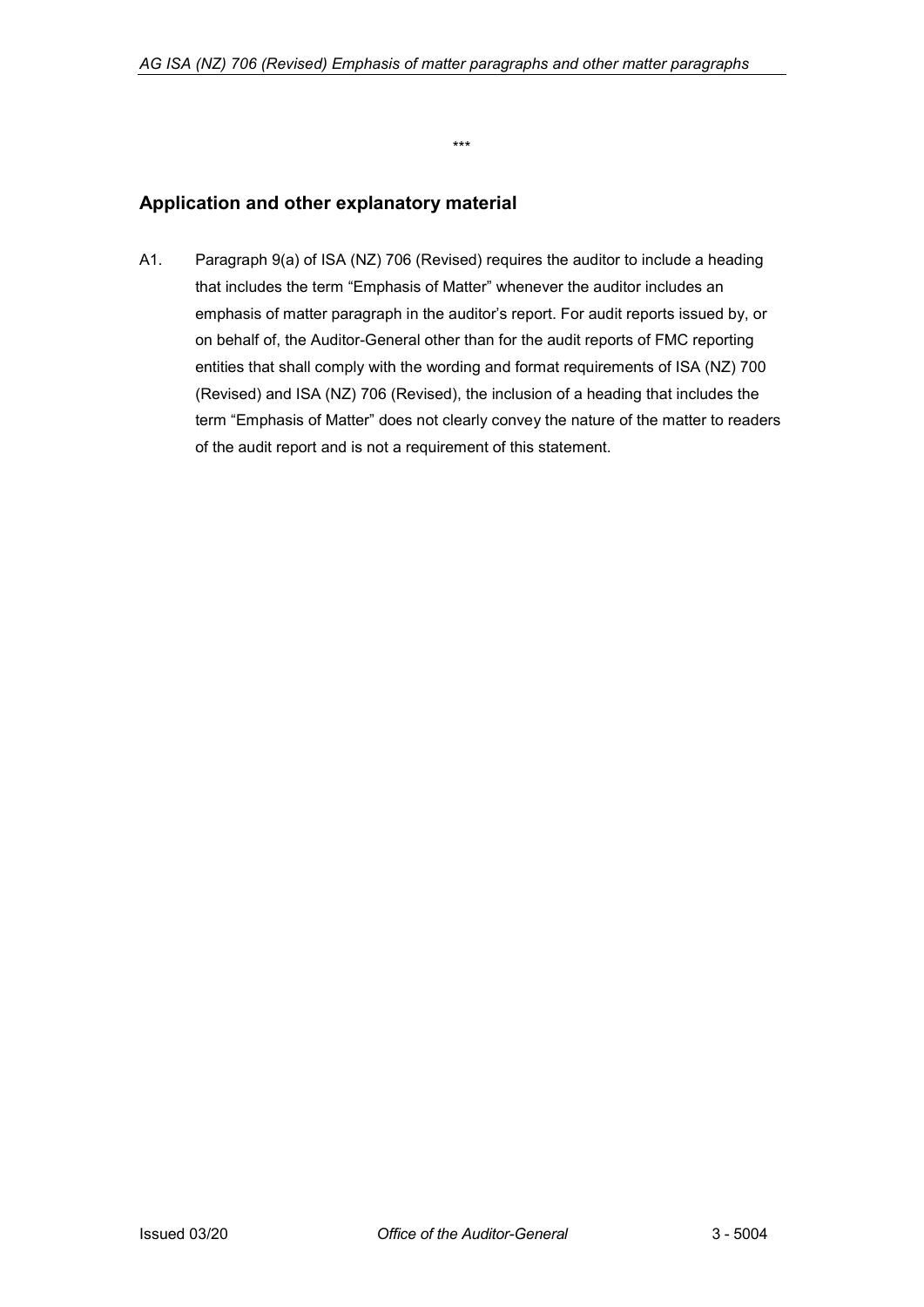# <span id="page-5-0"></span>**Appendix 1 – Examples of emphasis of matter and other matter paragraphs**

This Appendix contains two example audit reports. The examples are intended to provide guidance on the formatting of audit reports that include an "emphasis of matter" and "other matter" paragraph.

**Example 1** shows the positioning of an "emphasis of matter" paragraph and an "other matter" paragraph when the auditor is issuing an unmodified audit opinion. In this example, the "emphasis of matter" paragraph draws readers' attention to a note that discloses why the public entity has appropriately prepared the financial statements and performance information using a disestablishment basis of accounting. In addition, because the public entity has not prepared its financial statements and performance information within the statutory deadline and has not disclosed this breach of law, the auditor has drawn readers' attention to this matter by way of an "other matter" paragraph.

**Example 2** shows the positioning of an "emphasis of matter" paragraphs and an "other matter" paragraph when the auditor is issuing a modified audit opinion. In this example, the first "emphasis of matter" paragraph draws readers' attention to a note that discloses that a third party has initiated legal proceedings against it, a matter that, in the auditor's judgement, is fundamental to the readers' understanding of the financial statements and performance information. The second "emphasis of matter" paragraph draws readers' attention to disclosures outlining that the financial statements have been withdrawn and reissued in accordance with the requirements in ISA (NZ) 560: *Subsequent Events*. In addition, the auditor wishes to draw readers' attention to expenditure incurred by the public entity that the auditor considers to be wasteful by way of an "other matter" paragraph.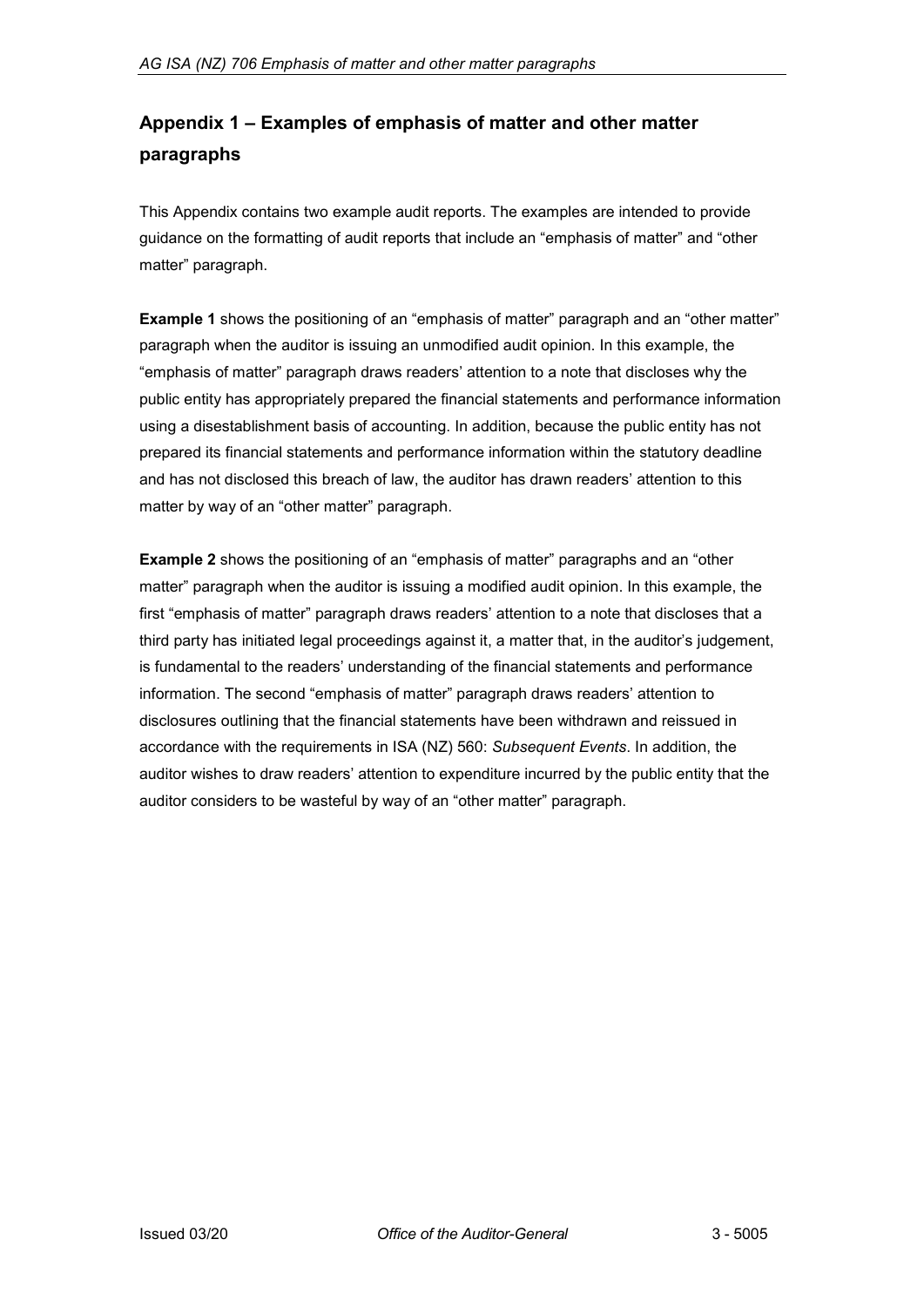# **Example 1 – Auditor's report: Unmodified audit opinion with "emphasis of matter" and "other matter" paragraphs**

### [*Firm's letterhead*]

### **INDEPENDENT AUDITOR'S REPORT**

#### **TO THE [***READERS***] OF [***NAME OF ENTITY***]'S FINANCIAL STATEMENTS AND STATEMENT OF PERFORMANCE FOR THE YEAR ENDED [***DD MM 20XX***]**

The Auditor-General is the auditor of [*name of entity*] (the [*entity type*]). The Auditor-General has appointed me, [*Name of Appointed Auditor*], using the staff and resources of [*name of auditing firm*], to carry out the audit of the financial statements and statement of performance of the [*entity type*] on his behalf.

### **Opinion**

We have audited:

- the financial statements of the [*entity type*] on pages [...] to [...], that comprise<sup>[2](#page-6-0)</sup> the *[statement of financial position*] as at [*DD MM 20XX*], the [*statement of comprehensive income, statement of changes in equity, and statement of cash flows*] for the year ended on that date, and [*the notes to the financial statements that include accounting policies and other explanatory information*]; and
- the statement of performance<sup>3</sup> of the  $\left[\frac{\text{entity type}}{\text{type}}\right]$  on pages  $\left[\frac{1}{n+1}\right]$  to  $\left[\frac{1}{n+1}\right]$ .

In our opinion:

- the financial statements of the  $\frac{(\text{entity type}]}{(\text{empty type})}$  on pages  $\left[\dots\right]$  to  $\left[\dots\right]$ , which have been prepared on a disestablishment basis:
	- present fairly, in all material respects:
		- its financial position as at [DD MM 20XX]; and
		- its financial performance and cash flows for the year then ended; and
	- comply with generally accepted accounting practice in New Zealand in accordance with [*the applicable financial reporting framework*]; and
- the statement of performance of the *[entity type*] on pages [...] to [...], which has been prepared on a disestablishment basis:
	- presents fairly, in all material respects, the [*entity type*]'s performance for the year ended [*DD MM 20XX*], including:
		- its performance achievements as compared with forecasts included in the statement of performance expectations for the financial year; and
		- its actual revenue and expenses as compared with the forecasts included in the statement of performance expectations for the financial year; and
	- complies with generally accepted accounting practice in New Zealand.

Our audit was completed on [*date*]. This is the date at which our opinion is expressed.

The basis for our opinion is explained below, and we draw your attention to other matters. In addition, we outline the responsibilities of the [*governing body*] and our responsibilities relating to the financial statements and the statement of performance, we comment on other information, and we explain our independence.

#### **The financial statements and the statement of performance are appropriately prepared on a disestablishment basis**

j

<span id="page-6-0"></span> $2<sup>2</sup>$  Ensure that the names that are used in the financial statements and performance information are replicated in the audit report.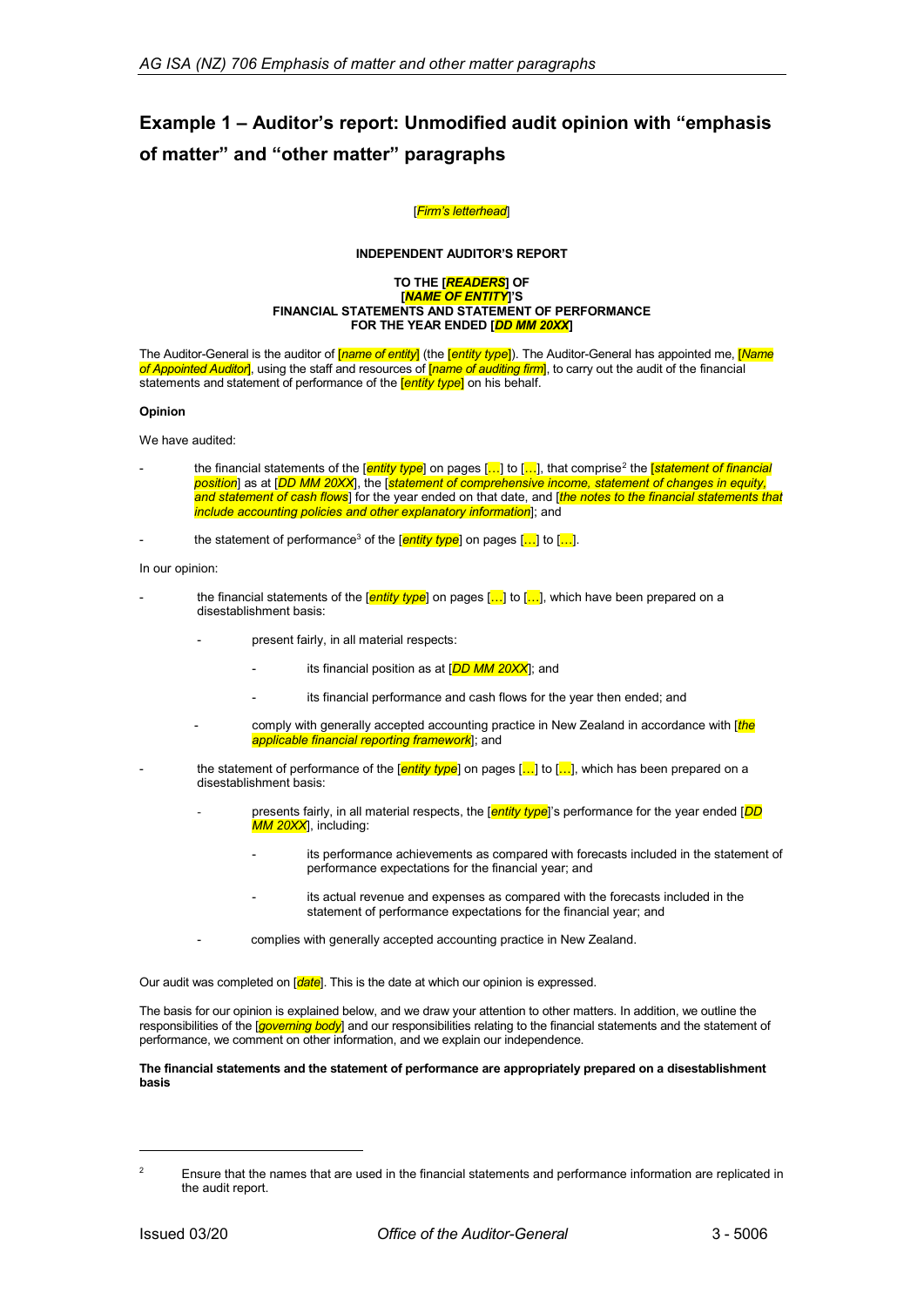Without modifying our opinion, we considered the accounting policy on page [...], about the financial statements and statement of performance being prepared on a disestablishment basis. The [*entity type*] closed on [*date*], so it was appropriate to use the disestablishment basis of accounting.

#### **The [***entity type***] did not report within its statutory reporting deadline**

Without modifying our opinion, we draw attention to the fact that the [*entity type*] did not comply with [*relevant Act of Parliament*], which requires the [*governing body*] to provide its audited financial statements and statement of performance to [*name of recipient*] by [*date*].

### **Basis for opinion**

We carried out our audit in accordance with the Auditor-General's Auditing Standards, which incorporate the Professional and Ethical Standards and the International Standards on Auditing (New Zealand) issued by the New Zealand Auditing and Assurance Standards Board. Our responsibilities under those standards are further described in the *Responsibilities of the auditor* section of our report.

We have fulfilled our responsibilities in accordance with the Auditor-General's Auditing Standards.

We believe that the audit evidence we have obtained is sufficient and appropriate to provide a basis for our opinion.

#### **Responsibilities of the [***governing body***] for the financial statements and the statement of performance**

The [*governing body*] is responsible on behalf of the [*entity type*] for preparing financial statements and a statement of performance that are fairly presented and that comply with generally accepted accounting practice in New Zealand.

The [*governing body*] is responsible for such internal control as it determines is necessary to enable it to prepare financial statements and a statement of performance that are free from material misstatement, whether due to fraud or error.

In preparing the financial statements and the statement of performance, the [*governing body*] is responsible on behalf of the [*entity type*] for assessing the [*entity type*]'s ability to continue as a going concern. If the [*governing body*] concludes that a going concern basis of accounting is inappropriate, the [*governing body*] is responsible for preparing financial statements on a disestablishment basis and making appropriate disclosures.

The [*governing body*]'s responsibilities arise from the [*name of relevant Act(s)*].

#### **Responsibilities of the auditor for the audit of the financial statements and statement of performance**

Our objectives are to obtain reasonable assurance about whether the financial statements and the statement of performance, as a whole, are free from material misstatement, whether due to fraud or error, and to issue an auditor's report that includes our opinion.

Reasonable assurance is a high level of assurance, but is not a guarantee that an audit conducted in accordance with the Auditor-General's Auditing Standards will always detect a material misstatement when it exists. Misstatements are differences or omissions of amounts and disclosures, and can arise from fraud or error. Misstatements are considered material if, individually or in the aggregate, they could reasonably be expected to influence the decisions of readers taken on the basis of these financial statements and statement of performance.

For the budget information reported in the financial statements and the statement of performance, our procedures were limited to checking that the information agreed to the [*entity type*]'s [*statement of performance expectations*].

We did not evaluate the security and controls over the electronic publication of the financial statements and statement of performance.

As part of an audit in accordance with the Auditor-General's Auditing Standards, we exercise professional judgement and maintain professional scepticism throughout the audit. Also:

- We identify and assess the risks of material misstatement of the financial statements and the statement of performance, whether due to fraud or error, design and perform audit procedures responsive to those risks, and obtain audit evidence that is sufficient and appropriate to provide a basis for our opinion. The risk of not detecting a material misstatement resulting from fraud is higher than for one resulting from error, as fraud may involve collusion, forgery, intentional omissions, misrepresentations, or the override of internal control.
- We obtain an understanding of internal control relevant to the audit in order to design audit procedures that are appropriate in the circumstances, but not for the purpose of expressing an opinion on the effectiveness of the [*entity type*]'s internal control.
- We evaluate the appropriateness of accounting policies used and the reasonableness of accounting estimates and related disclosures made by the [*governing body*].
- We evaluate the appropriateness of the reported performance information within the [*entity type*]'s framework for reporting its performance.
- We conclude on the appropriateness of the use of the disestablishment basis by the *[governing body*].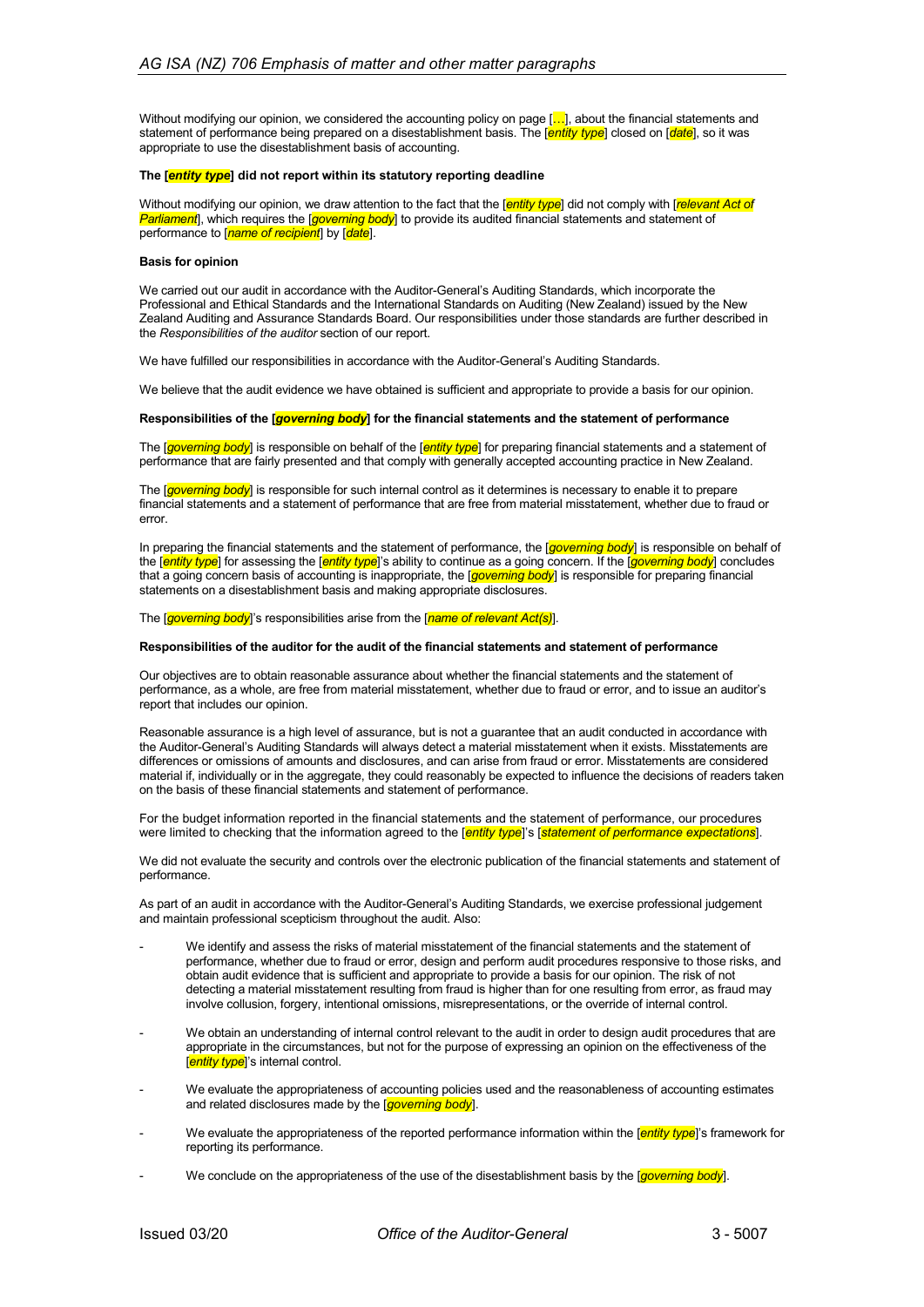We evaluate the overall presentation, structure, and content of the financial statements and the statement of performance, including the disclosures, and whether the financial statements and the statement of performance represent the underlying transactions and events in a manner that achieves fair presentation.

We communicate with the [*governing body*] regarding, among other matters, the planned scope and timing of the audit and significant audit findings, including any significant deficiencies in internal control that we identify during our audit.

Our responsibilities arise from the Public Audit Act 2001.

### **Other Information**

The [*governing body*] **is** responsible for the other information. The other information comprises the information included on pages  $[...]$  to  $[...]$ , but does not include the financial statements and the statement of performance, and our auditor's report thereon.

Our opinion on the financial statements and the statement of performance does not cover the other information, and we do not express any form of audit opinion or assurance conclusion thereon.

In connection with our audit of the financial statements and the statement of performance, our responsibility is to read the other information. In doing so, we consider whether the other information is materially inconsistent with the financial statements and the statement of performance or our knowledge obtained in the audit, or otherwise appears to be materially misstated. If, based on our work, we conclude that there is a material misstatement of this other information, we are required to report that fact. We have nothing to report in this regard.

#### **Independence**

We are independent of the [*entity type*] in accordance with the independence requirements of the Auditor-General's Auditing Standards, which incorporate the independence requirements of Professional and Ethical Standard 1: *Code of Ethics for Assurance Practitioners* issued by the New Zealand Auditing and Assurance Standards Board..

Other than the audit, we have no relationship with, or interests in, the *[entity type]*.

Or

[*In addition to the audit, we have carried out engagements in the areas of [insert description of engagements], which are compatible with those independence requirements. Other than the audit and these engagements, we have no relationship with, or interests in, the [entity type].*]

[*Signature of Appointed Auditor*] [*Name of Appointed Auditor*] [*Name of auditing firm*] On behalf of the Auditor-General [*City*], New Zealand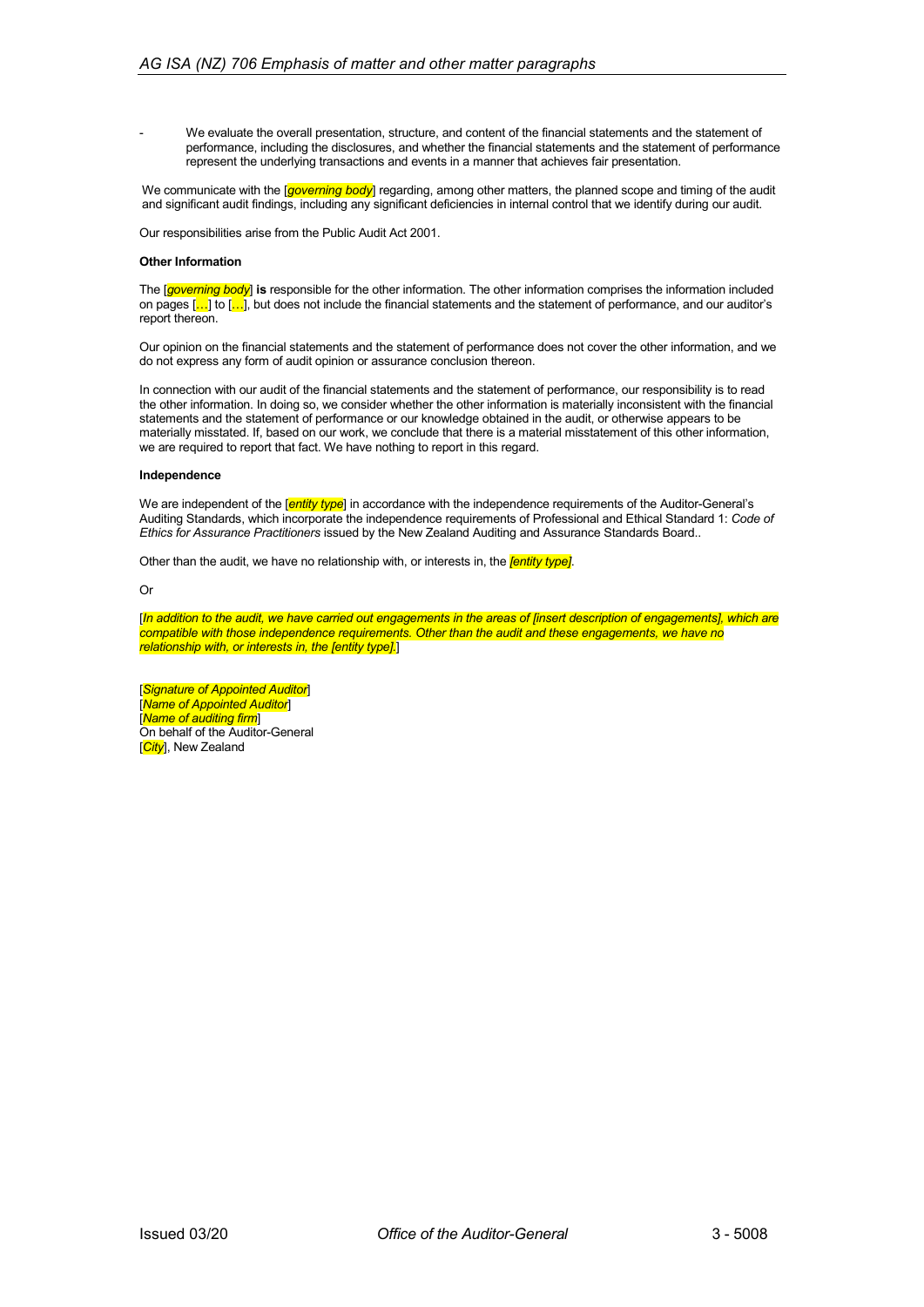# **Example 2 – Auditor's report: Modified audit opinion with "emphasis of matter" and "other matter" paragraphs**

### [*Firm's letterhead*]

### **INDEPENDENT AUDITOR'S REPORT**

#### **TO THE [***READERS***] OF [***NAME OF ENTITY***]'S FINANCIAL STATEMENTS AND STATEMENT OF PERFORMANCE FOR THE YEAR ENDED [***DD MM 20XX***]**

The Auditor-General is the auditor of [*name of entity*] (the [*entity type*]). The Auditor-General has appointed me, [*name of Appointed Auditor*], using the staff and resources of [*name of auditing firm*], to carry out the audit of the financial statements and statement of performance of the [*entity type*] on his behalf.

We have audited:

- the financial statements of the [*entity type*] on pages […] to […], that comprise the [*statement of financial position*] as at [*DD MM 20XX*], the [*statement of comprehensive income, statement of changes in equity, and statement of cash flows*] for the year ended on that date, and [*the notes to the financial statements that include accounting policies and other explanatory information*]; and
- the statement of performance of the  $\frac{\text{P}(1,1)}{\text{P}(1,1)}$  on pages  $\left[\frac{1}{n+1}\right]$  to  $\left[\frac{1}{n+1}\right]$ .

#### **Qualified opinion**

#### *Qualified opinion on the financial statements – Non-disclosure of related party transactions*

In our opinion, except for the matter described in the *Basis for our qualified opinion* section of our report, the financial statements of the [*entity type*] on pages […] to […]:

- present fairly, in all material respects:
	- its financial position as at  $[DD MM 20XX]$ ; and
	- its financial performance and cash flows for the year then ended; and
- comply with generally accepted accounting practice in New Zealand in accordance with [*the applicable financial reporting framework*].

#### *Unmodified opinion on the statement of performance*

In our opinion, the statement of performance of the  $\frac{\sqrt{f(t)}}{\sqrt{f(t)}}$  on pages  $\left[\ldots\right]$  to  $\left[\ldots\right]$ :

- presents fairly, in all material respects, the [*entity type*]'s performance for the year ended [*DD MM 20XX*], including:
	- its performance achievements as compared with forecasts included in the statement of performance expectations for the financial year; and
	- its actual revenue and expenses as compared with the forecasts included in the statement of performance expectations for the financial year; and
- complies with generally accepted accounting practice in New Zealand.

Our audit of the financial statements and the statement of performance was completed on [*date*]. This is the date at which our qualified opinion is expressed.

The basis for our qualified opinion is explained below, and we draw your attention to other matters. In addition, we outline the responsibilities of the [*governing body*] and our responsibilities relating to the financial statements and the statement of performance, we comment on other information, and we explain our independence.

### **Basis for our qualified opinion**

The [*entity type*] has not provided us with evidence that the other remuneration and compensation paid to key management personnel and to close members of key management personnel has been charged to the [*entity type*] on normal commercial terms. If other remuneration and compensation of this nature is not charged on normal commercial terms, [*entity type*] is required to disclose the total amount of other remuneration and compensation paid to key management personnel and to close members of key management personnel in accordance with Public Benefit Entity International Public Sector Accounting Standard 20: *Related Party Disclosures*.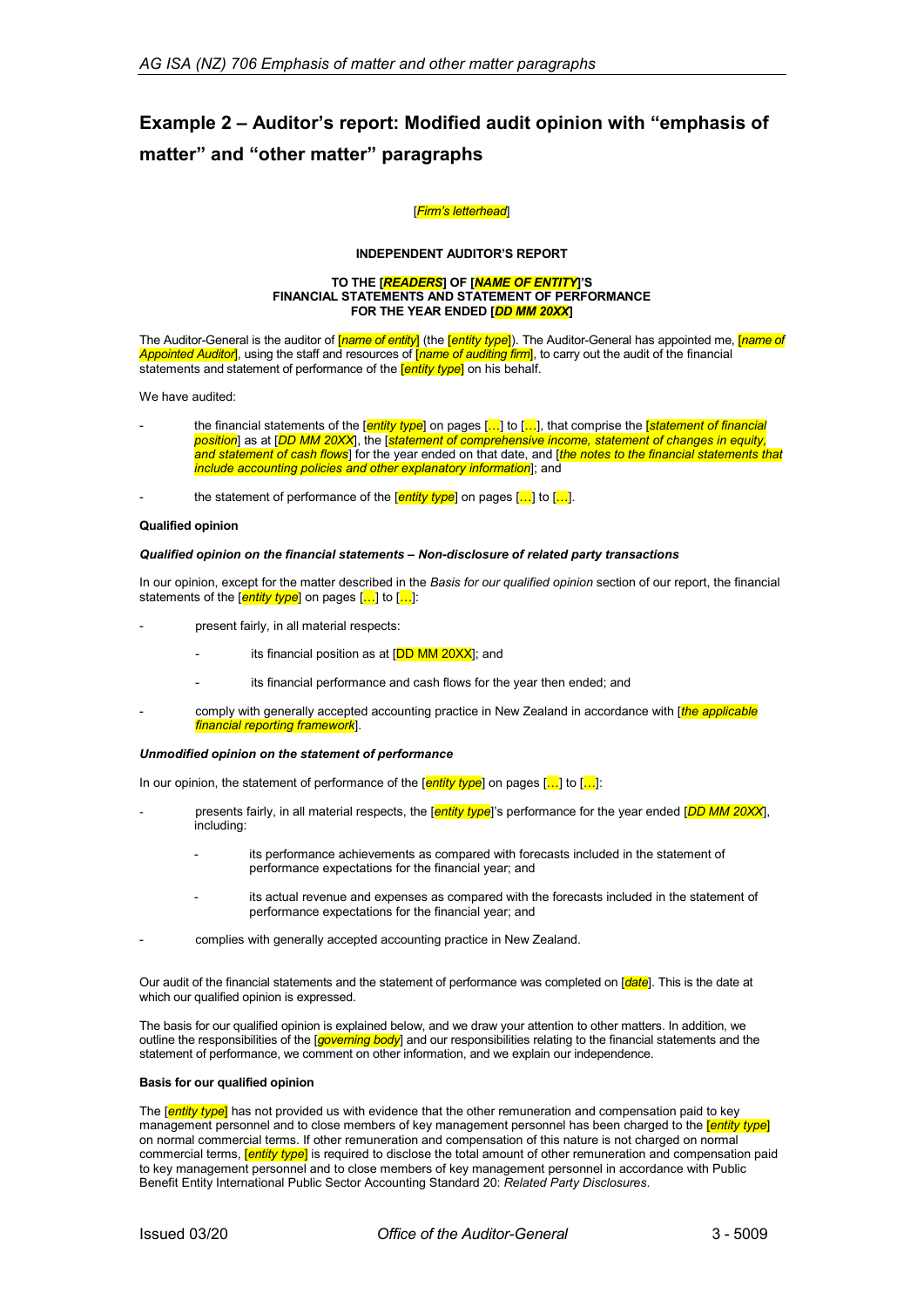We carried out our audit in accordance with the Auditor-General's Auditing Standards, which incorporate the Professional and Ethical Standards and the International Standards on Auditing (New Zealand) issued by the New Zealand Auditing and Assurance Standards Board. Our responsibilities under those standards are further described in the *Responsibilities of the auditor* section of our report.

We have fulfilled our responsibilities in accordance with the Auditor-General's Auditing Standards.

We believe that the audit evidence we have obtained is sufficient and appropriate to provide a basis for our qualified opinion.

#### **Legal proceedings have been brought against the [***entity type***]**

We draw your attention to the disclosure in note  $\left[\ldots\right]$  on page  $\left[\ldots\right]$  of the financial statements, which outline that legal proceedings have been brought against the [*entity type*] by [*name of third party*]. Our opinion is not modified in respect of this matter.

#### **The [***entity type***] has incurred expenditure that is considered to be wasteful**

During the year, the [*entity type*] spent [\$xxx] entertaining staff. The entertainment spending was included in the category "administration expenses" of [\$yyy] in the statement of comprehensive income. The [*entity type*] could not show a justifiable business purpose for the spending, so we consider it wasteful. Our opinion is not modified in respect of this **matter** 

#### **Replacement financial statements, statement of performance, and audit report**

We draw your attention to the fact that the financial statements on pages  $[\cdot, \cdot]$  to  $[\cdot, \cdot]$  and the statement of performance on pages […] to […] replace the previously issued financial statements and statement of performance dated [*date*]. The previous financial statements and statement of performance have been replaced because [*explain reason*]. Attention is drawn to note [...] on page […], which outlines the circumstances in more detail. This audit report replaces the audit report issued on [*date*].

### **Responsibilities of the [***governing body***] for the financial statements and the statement of performance**

The [*governing body*] is responsible on behalf of the [*entity type*] for preparing financial statements and a statement of performance that are fairly presented and that comply with generally accepted accounting practice in New Zealand.

The [*governing body*] is responsible for such internal control as it determines is necessary to enable it to prepare financial statements and a statement of performance that are free from material misstatement, whether due to fraud or error.

In preparing the financial statements and the statement of performance, the [*governing body*] is responsible on behalf of the [*entity type*] for assessing the [*entity type*]'s ability to continue as a going concern. The [*governing body*] is also responsible for disclosing, as applicable, matters related to going concern and using the going concern basis of accounting, unless the [*governing body*] intends to liquidate the [*entity type*] or to cease operations, or has no realistic alternative but to do so.

The [*governing body*]'s responsibilities arise from the [*name of relevant Act(s)*].

#### **Responsibilities of the auditor for the audit of the financial statements and the statement of performance**

Our objectives are to obtain reasonable assurance about whether the financial statements and the statement of performance, as a whole, are free from material misstatement, whether due to fraud or error, and to issue an auditor's report that includes our opinion.

Reasonable assurance is a high level of assurance, but is not a guarantee that an audit carried out in accordance with the Auditor-General's Auditing Standards will always detect a material misstatement when it exists. Misstatements are differences or omissions of amounts and disclosures, and can arise from fraud or error. Misstatements are considered material if, individually or in the aggregate, they could reasonably be expected to influence the decisions of readers taken on the basis of these financial statements and statement of performance.

For the budget information reported in the financial statements and the statement of performance, our procedures were limited to checking that the information agreed to the [*entity type*]'s [*statement of performance expectations*].

We did not evaluate the security and controls over the electronic publication of the financial statements and the statement of performance.

As part of an audit in accordance with the Auditor-General's Auditing Standards, we exercise professional judgement and maintain professional scepticism throughout the audit. Also:

We identify and assess the risks of material misstatement of the financial statements and the statement of performance, whether due to fraud or error, design and perform audit procedures responsive to those risks, and obtain audit evidence that is sufficient and appropriate to provide a basis for our opinion. The risk of not